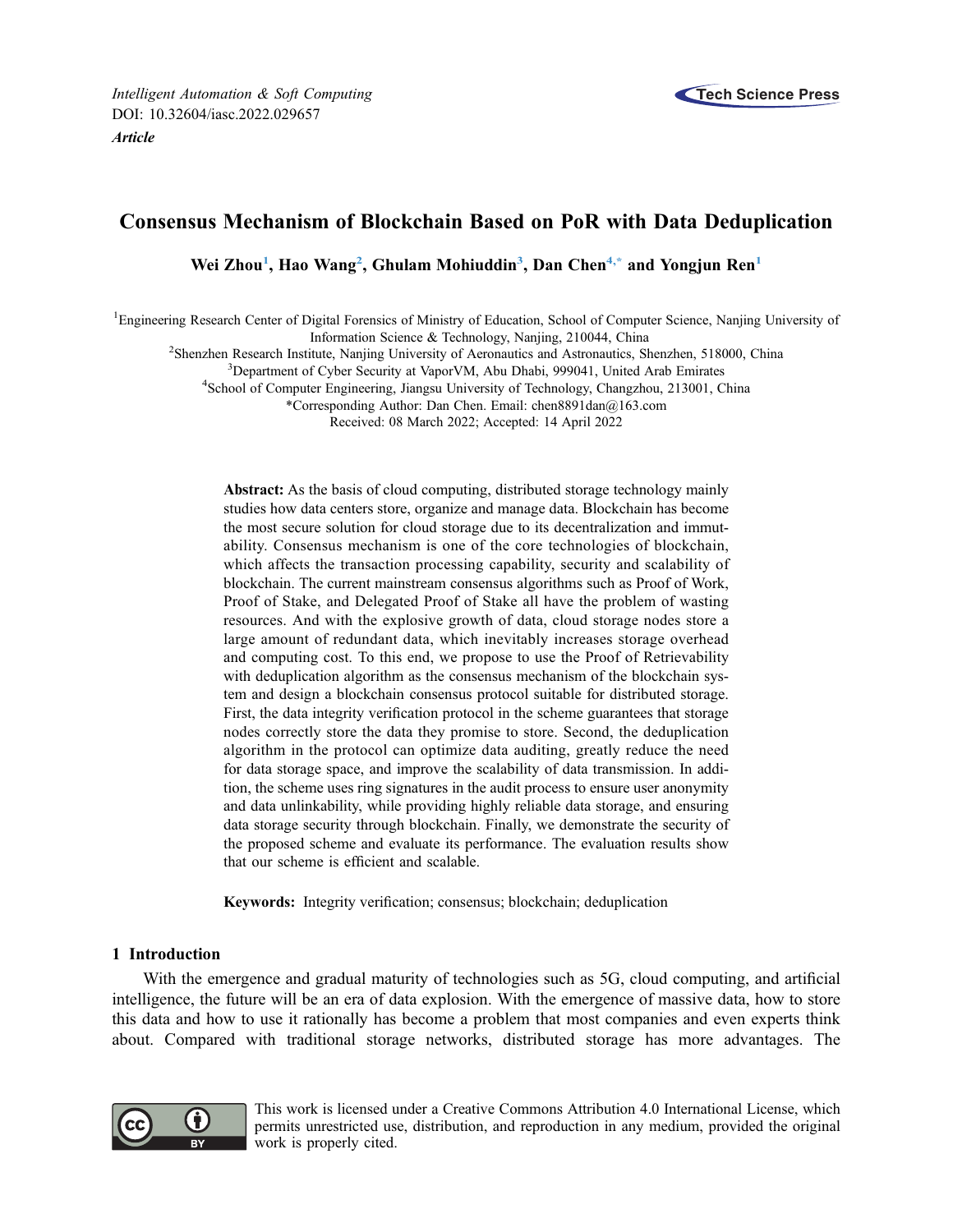distributed system structure combines a large number of ordinary servers into a whole and uses server positioning to store information [[1](#page-13-0)]. It has the advantages of high reliability, data consistency, and high performance. However, in the face of the explosive growth of massive data, it is necessary to solve the problems of data evolution from single internal small data to multiple dynamic big data, real-time data collection, and excessive data redundancy. Distributed storage will face many challenges in the future.

Peer-to-peer (P2P) architecture embodies a key concept of Internet technology, and one of its important goals is to allow all nodes on the network to provide resources, including bandwidth, storage space, and computing power [\[2](#page-13-1)]. This technology has been extensively researched, and users can use resources more efficiently and access data more quickly. The distributed nature of P2P network also increases failureproof robustness by replicating data across multiple nodes. And in a general P2P network, nodes do not need to rely on a central index server to discover data, so the system will not have a single point of collapse. In fact, hundreds of well-known projects with huge user bases have already formed considerable momentum, such as Ethereum, filecoin, Fabric, etc.

Research on consensus algorithms in P2P network has started a long time ago. Bitcoin's Proof of Work (POW) is an innovation of great significance. It cleverly integrates the functions of Bitcoin's issuance, transaction payment and data verification through computing power competition, crossing the gap of byzantine fault tolerance in distributed systems. However, it cannot meet the needs of high throughput and timely processing of general applications. PeerCoin (PPC) first uses Proof of Stake (POS) to replace the proof of work based on hashing power in PoW, and the node with the highest stake in the system rather than the highest computing power obtains the block accounting right [\[3\]](#page-13-2). However, since the maximum rights and interests of nodes cannot be legally guaranteed, the PoS consensus mechanism still has the possibility of centralization. Delegated Proof of Stake (DPOS) is a democratic version of the POS consensus algorithm, and token holders can participate in voting [\[4\]](#page-13-3). Because they do not require high computing power, they are more scalable. However, the DPoS mechanism still needs to determine the accounting rights through voting and other processes, which will have a certain impact on the throughput. How to choose or design a suitable consensus algorithm for a specific business scenario is a major problem in the implementation of blockchain applications at this stage [[5](#page-13-4)].

The current distributed storage solution cannot meet the persistent storage market demand [\[6\]](#page-13-5). First of all, if no other node pulls data, only the local machine has an orphaned copy of the data. Once the local machine fail, the data will be lost, and there is no data integrity monitoring and automatic data reconstruction. Second, the existing solution lacks a strong economic model, so it cannot use a largecapacity database as its service model [\[7\]](#page-13-6). A reliable economic model requires that at least a majority of nodes provide value to other nodes and volunteer to support the system. Therefore, an incentive mechanism is needed for participants to voluntarily provide and use resources.

Our design combines data integrity verification with the blockchain technology. Facing the persistent storage market demand, it provides a powerful economic model. As an incentive layer in distributed storage, it can better realize data storage and transactions. The main contributions are as follows:

- 1) We use Proof of Retrievability (POR) with the deduplication algorithm as a new consensus mechanism and design a safe and efficient distributed storage system based on blockchain. The nodes on the blockchain form a collaborative network, and the nodes can jointly maintain data verification records.
- 2) We use ring signature technology in the consensus protocol to achieve data owner anonymity and file unlinkability by introducing more users in the file signature process and protect user outsourced data from privacy leaks and brute force attacks.
- 3) We add adeduplication algorithm in the verification process to optimize the data audit and storage space of storage nodes, save network bandwidth for data transmission, and improve the scalability of the solution.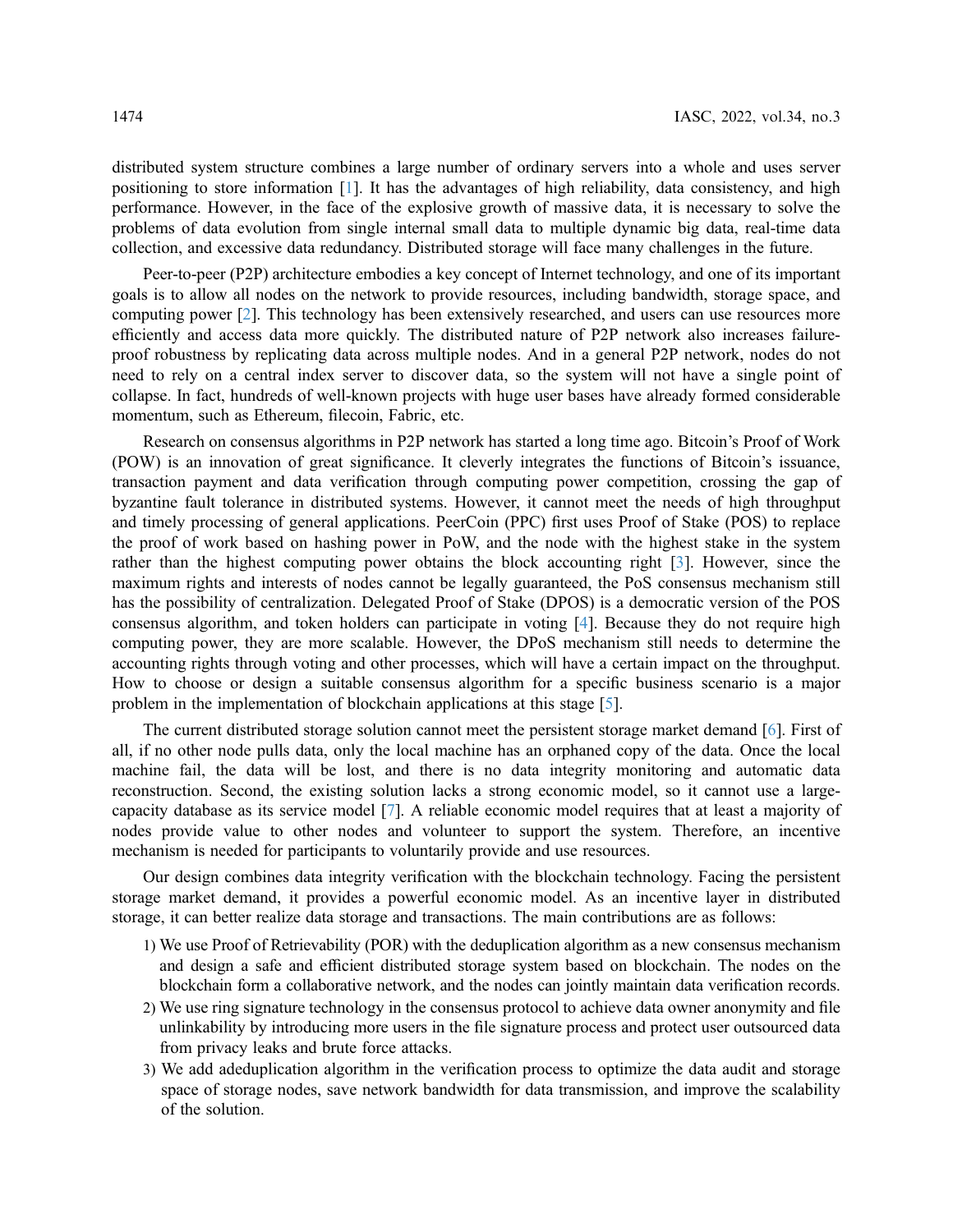### 2 Related Work

There has been a lot of research on data integrity verification and blockchain-based consensus mechanisms.

# 2.1 Integrity Verification

In 2007, Ateniese et al. [\[8\]](#page-13-7) first proposed a Provable Data Possession (PDP) protocol that can verify the integrity of cloud data. This scheme uses a probabilistic strategy to complete integrity verification, while using RSA Homomorphically Verifiable Tags (HVTs) to aggregate evidence into a small value. This not only reduces the computing overhead of cloud storage, but also greatly reduces the communication overhead of the protocol due to the characteristics of signature aggregation. In 2007, Juels et al. [\[9\]](#page-13-8) proposed another classic verification scheme, POR scheme. The scheme effectively identifies the damage of the outsourcing documents by implanting some "sentinel" checking data blocks in the outsourcing documents and uses the Reed-Solomon error correction code to perform fault-tolerant preprocessing on the outsourced files, so as to restore the damaged data files. However, in this scheme, the data owner needs to consume huge computational cost for erroneous data recovery and original data encryption. In 2013, Yang et al. [\[10](#page-13-9)] proposed a cloud data privacy protection protocol, which can better solve the security risk of data confidentiality in the public audit process in Compact Proofs of Retrievability (CPOR). The protocol improves the overall performance of the scheme by reducing the number of data tags by using data fragmentation technology and HVT. In 2017, Hiremath et al. [\[11](#page-13-10)] introduced an efficient data auditing method that uses the AES encryption algorithm and SHA-2 (Secure Hash Algorithm), utilizing a third-party auditor to perform integrity checks. In this method, the user encrypts the data using the AES algorithm and obtains a message digest of the encrypted data using SHA-2. Encrypted data is sent to the cloud server, and message digests are sent to a third-party auditor (TPA) that performs data integrity checks. In 2018, Han et al. [\[12](#page-13-11)] proposed a pairless integrity verification scheme based on Schnorr signatures. However, this scheme suffers from computational errors in the domain and requires a third party. In 2019, Zhang et al. [\[13](#page-13-12)] proposed a general construction method for PoR based on Linear Homomorphic Structure Preserving Signatures (LHSPS). The unforgeability of LHSPS ensures the authenticity and tractability of the PoR scheme. In 2020, Yu et al. [\[14](#page-13-13)] designed a more efficient pairing-free scheme based on blockchain. However, this scheme can only be applied to private audits.

### 2.2 Consensus Mechanism

In 2008, Satoshi Nakamoto first introduced it into the blockchain in his paper [\[15](#page-13-14)], which is the underlying technology of Bitcoin. Traditional transactions require a centralized and trusted institution. The confirmation and recording of transactions are completely dependent on trusted institutions, which can lead to many issues such as transaction costs, efficiency and security. PoW is the consensus algorithm used in Bitcoin. Its core idea is to allocate accounting rights and rewards through the competition of computing power among nodes. Based on the information from the previous block, different nodes calculate a specific solution to a mathematical problem [[16\]](#page-13-15). This math problem is difficult to solve. The first node to solve this math problem can create the next block and be rewarded with a certain number of bitcoins. The earliest application of PoS is PPCoin. In PoS, digital currency has the concept of coin age. The coin age of a coin is its value multiplied by the time period since it was created. The longer a node holds coins, the more power it has in the network. Coin holders will also receive certain rewards based on the coin age. In the design of PPCoin, mining is also required to obtain bookkeeping rights. The formula is proof hash < coin age \* target. The proof hash is the combined hash of the weight factor, the unspent output value, and the fuzzy sum of the current time [[17\]](#page-13-16). With the concept of coin age, blockchains no longer rely solely on POW. This effectively solves the resource waste problem in PoW. BitShares is an example of DPoS [\[18](#page-13-17)]. In a blockchain with DPoS, each node can choose witnesses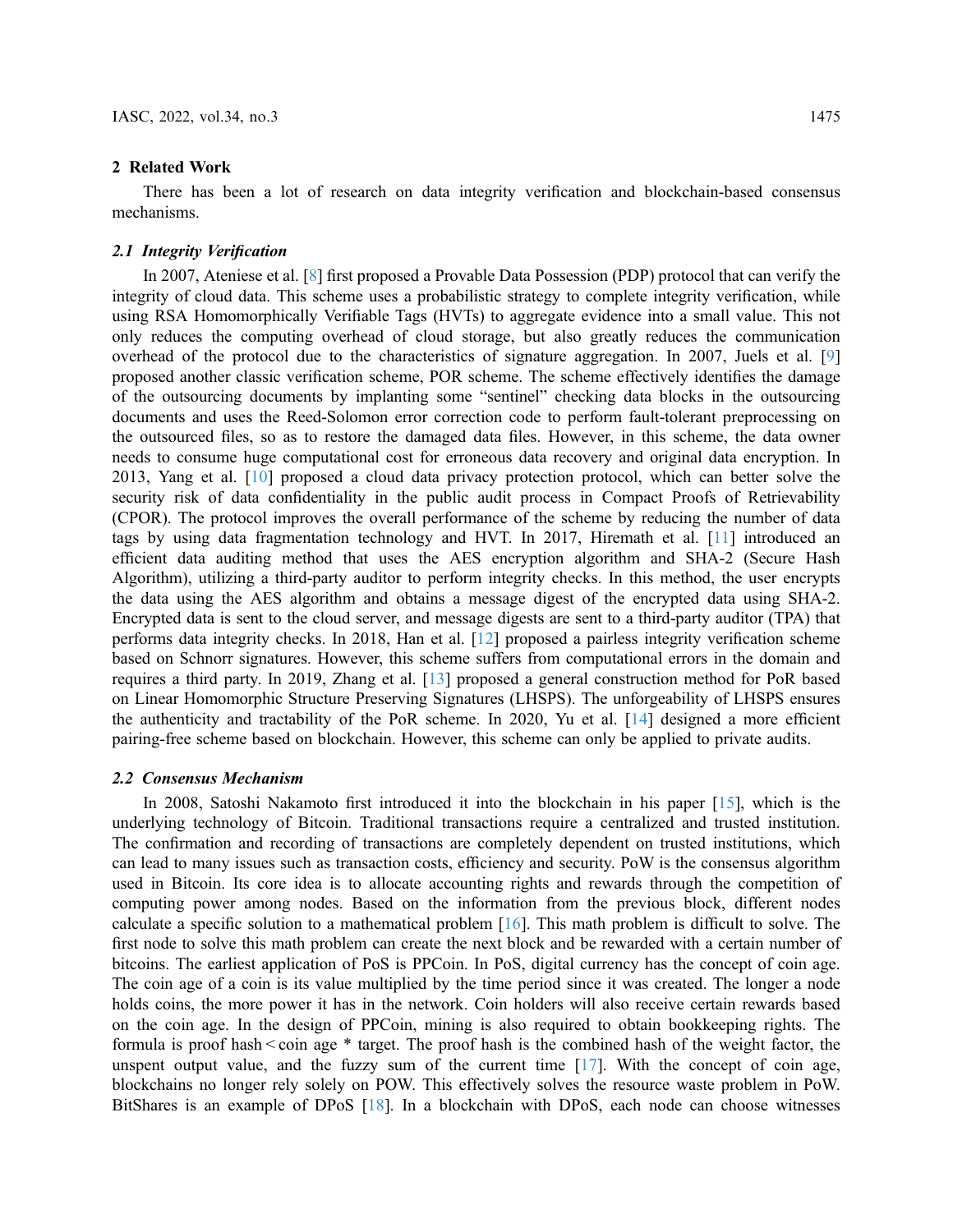based on their stake. In the entire network, the top N witnesses who participate in the election and get the most votes have the right to keep accounts. The number of witnesses, N, is defined as at least 50% of voting stakeholders believe there is sufficient decentralization.

# 2.3 The Combination of Integrity Verification and Consensus Mechanism

In 2014, Miller et al. proposed a new scheme, Permacoin [\[19](#page-14-0)], which modified Bitcoin to produce highly decentralized file storage and reduce the overall waste of Bitcoin. Permacoin encourages participants to store locally, ensuring a high probability of complete data recovery, enabling robust file distribution. In 2018, Hao et al. [[20\]](#page-14-1) proposed a blockchain-based decentralized model called DCOM (Decentralized COllaborative verification Model). The model consists of a cooperative network of validating peers, each of which maintains a record of validation via a blockchain. Francati et al. [[21\]](#page-14-2) proposed a blockchain-based decentralized storage system—Audita in 2019. It can be built on multiple blockchain systems and uses an enhanced network of participants including storage nodes and block creators.

### 3 Problem Statement

### 3.1 System Model

<span id="page-3-0"></span>Our goal is to provide a distributed storage system with proof of retrievability and deduplication algorithms as consensus mechanisms, incentivizing a majority of nodes to participate in storage services (see [Fig. 1\)](#page-3-0). Because centralized storage cannot guarantee user privacy and user information is easily leaked, we use ring signatures and blockchain to achieve distributed storage. The system model consists of three entities: Data Owner (DO), Cloud Storage Provider (CSP), Third-Party Auditor (TPA).



Figure 1: System model

Data owner (common node): The data owner is a node that owns a series of files that need to be stored on the cloud.

Cloud storage provider (storage node): The cloud storage provider is a node that provides cloud storage services to data owners.

Third-party auditor (retrieval node): The third-party auditor is a node that provides retrieval services for users.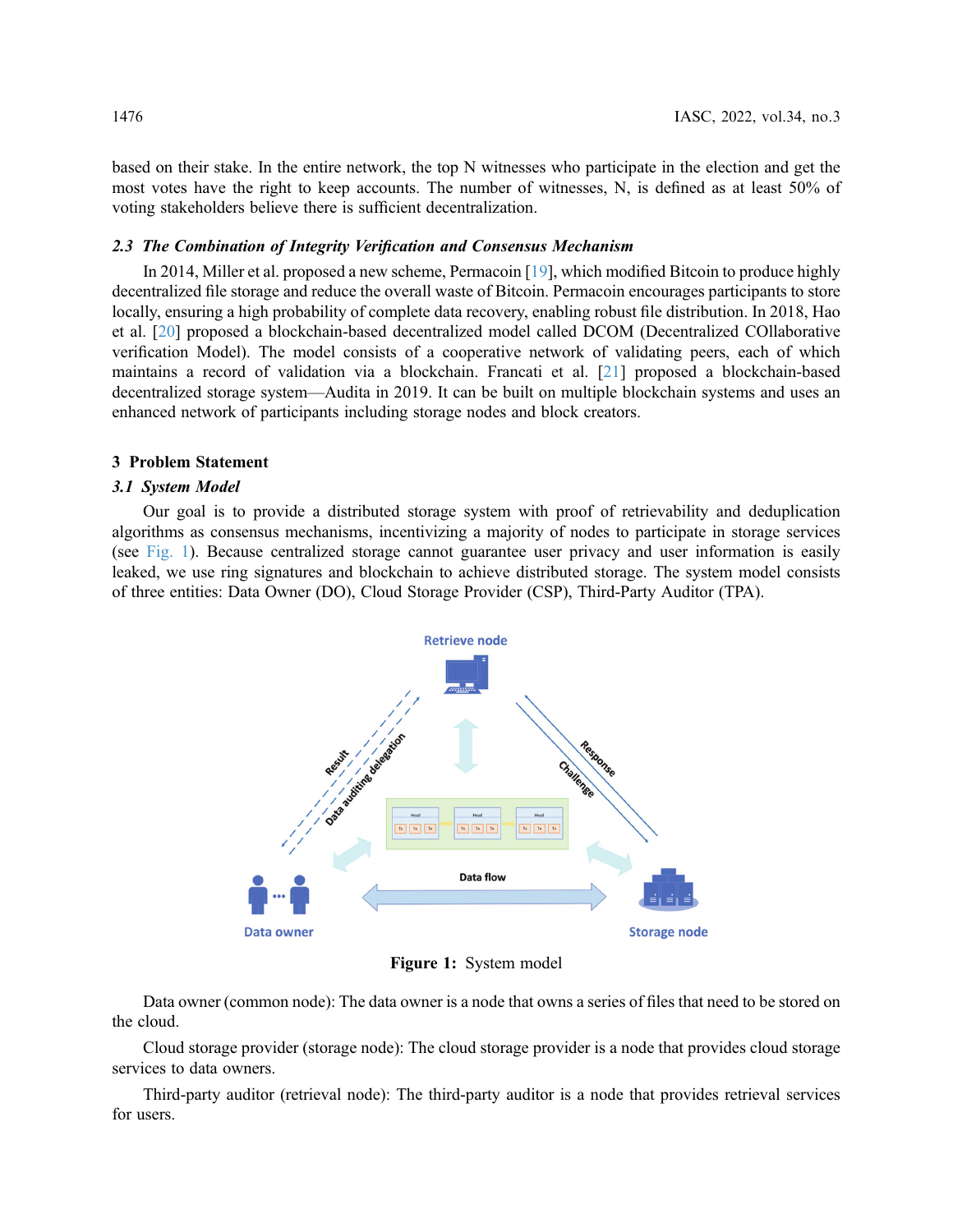The entire design includes the following functions: file storage, deduplication, privacy protection, and block election.

File storage. To store files and ensure data integrity, the data owner uses proof of retrievability and encodes the files. Then the data owner sends a storage request, agrees on a price with the cloud storage provider, and signs a contract on the blockchain [[22\]](#page-14-3). Cloud storage providers accept files and are checked by retrieval nodes for the duration of the contract. The retrieval proof will be issued as a transaction, including a reference to the storage contract in the blockchain and the storage integrity proof. The retrieval node and storage node will also receive a portion of the service incentive [[23\]](#page-14-4).

Deduplication. In order to meet the optimization of storage capacity in cloud storage, a deduplication algorithm is added to the solution  $[24]$  $[24]$ . In terms of data integrity verification, duplicate identity authentication tags are not introduced, thereby ensuring that communication costs and computing costs remain unchanged. At the same time, a polynomial-time adversary without a complete data file cannot pass the verification process [\[25](#page-14-6)]. The algorithm greatly reduces the demand for physical storage space and brings many benefits to the entire system, such as saving the total storage cost and management cost; efficiently controlling the accelerated growth of data; increasing effective storage space and improving storage efficiency; saving network bandwidth for data transmission [[26\]](#page-14-7).

Privacy protection. User privacy is one of the most important aspects of privacy protection. The system model needs to effectively manage and control personally identifiable information and enhance the confidentiality of documents. To do this, we use ring signatures to construct our scheme [\[27](#page-14-8)].

Multiple users participate in the file storage stage. During the signing process, the public key of everyone is used to sign the file, including the storage node, which makes the file signature untraceable. Unrelated nodes in the blockchain system cannot trace the sender of the file [[28\]](#page-14-9). When other nodes verify the transaction, they can only determine that the file signature is one of many public keys, but cannot locate the specific sender of the file. At the same time, Sybil attacks and outsourcing attacks initiated by some malicious storage nodes are prevented.

Election blocks. When data owners store data, they need to issue storage orders and a certain amount of blockchain tokens to reward storage nodes and retrieval nodes [[29\]](#page-14-10). Storage nodes and retrieval nodes receive corresponding rewards after completing storage and retrieval services, and record transaction orders and storage proofs on the blockchain [[30](#page-14-11)]. In our model, the blockchain will elect a leader based on the current storage node capacity to generate new blocks.

# 3.2 Security Model

Inspired by the audit scheme [[31\]](#page-14-12), we briefly define the security model of the scheme.

Initialization: Challenger C first generates a random file and runs the algorithm to generate the file key pair (*pk*, *sk*) and the encoding block  $\{m_i\}$ . Then, C sends the public parameter para to the adversary A.

Query: The adversary randomly selects a block  $m_i \in \{m_i\}$  and queries the challenger C to obtain the corresponding hash value and signature until the query time reaches  $q_s$ .

**Challenge:** C randomly challenges A to some block  $Chal$ , that has not yet been queried. According to Chal<sub>t</sub>, generate aggregate signature  $\sigma_t$  and proof Proof<sub>t</sub>, and return them to C.

Verification: Check that  $\sigma_t$  is consistent with *Proof*. If they agree, A wins, otherwise, A loses.

To enhance security and privacy protection, our proposed distributed storage scheme should satisfy validity, unforgeability and privacy protection. Defined as follows: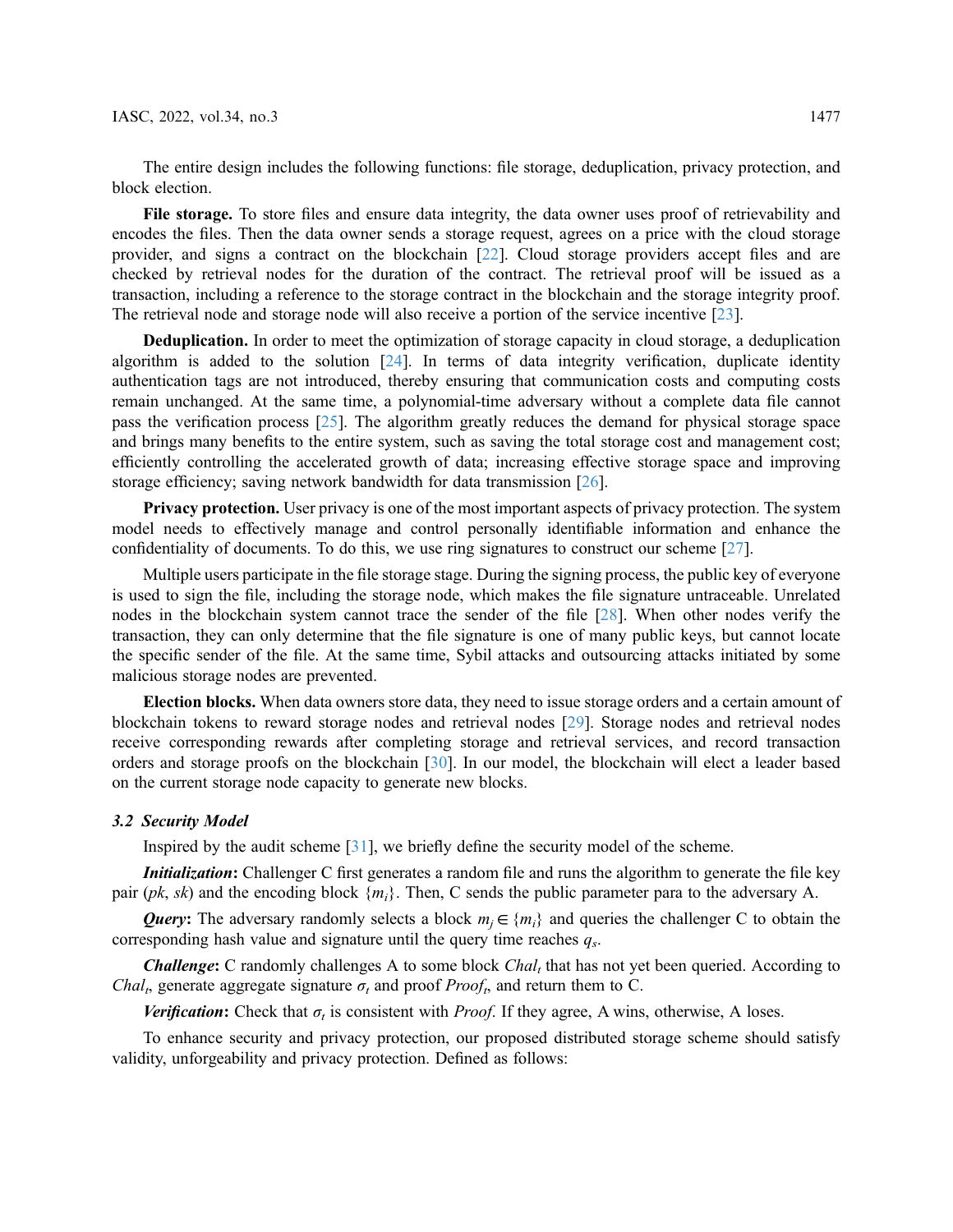# 1) Effectiveness

Validity means that for any security parameter  $\lambda$  and a negligible function  $neg(\cdot)$ , all proofs generated by honest nodes must pass verification, while proofs generated by malicious nodes cannot pass verification.

# 2) Unforgeability

Unforgeability means that no adversary to our verification scheme can make a verifier accept a proof of retrievability protocol instance with non-negligible probability unless it responds with a correctly computed value.

3) Privacy protection

Privacy protection means that the signer of the file identification in the scheme has unconditional anonymity, that is, for any algorithm A, any set of users  $R = pk_1$ ,  $pk_2$ , ...,  $pk_n$ , the probability  $P[pk = pk']$ is all 1/2, where  $T_{\sigma} = (I_s, c_1, c_2, \ldots, c_s, \ldots, c_n, d_1, d_2, \ldots, d_s, \ldots, d_n)$  is the ring signature generated by  $pk_s$ .

# 4 Construction of the Proposed Consensus Protocol

# 4.1 Notation and Preliminaries

In the scheme we have used the following symbols (as shown in [Tab. 1](#page-5-0)).

<span id="page-5-0"></span>

| Symbol              | Description                                            |
|---------------------|--------------------------------------------------------|
| λ                   | Security parameters                                    |
| F                   | The encoded file                                       |
| $H(\cdot)$          | One-way hash function                                  |
| G                   | Base point on elliptic curve                           |
| $a \leftarrow A(x)$ | Algorithm $\Lambda$ with input $x$ and output $\alpha$ |
| e                   | Bilinear mapping                                       |

Table 1: The definition of symbols

We use  $\lambda$  to denote the security parameter. F represents the encoded file after user preprocessing, where  $F = (m_1, m_2, ..., m_n)$ .  $H(\cdot)$  represents a one-way hash function. G is the base point on the elliptic curve. Let A denotes an algorithm, then, the notation  $a \leftarrow A(x)$  denotes an algorithm A that takes an input x and gets an output a. e is a bilinear map in the scheme.

#### 4.1.1 Bilinear Mapping

Let  $G_1, G_2$  be additive group and multiplicative group of order g, respectively, and assume that  $g_1$  is the generator of  $G_1$ . Suppose that in the group  $G_1$ ,  $G_2$ , the discrete logarithm problem is intractable. A bilinear mapping pair can be defined as  $e:G_1 \times G_1 \rightarrow G_2$ , and satisfy the following properties:

- 1) Double mapping.  $e(g_1^a, g_2^b) = e(g_1, g_2)^{ab}$ , for all  $g_1, g_2 \in G_1$  all a, b holds<br>2) Non degenerate If  $e(g_1, g_2) = 1$ , there is  $g_1 \in G_1$ , then there is  $g_2 = O_1$
- 2) Non-degenerate. If  $e(g_1, g_2) = 1$ , there is  $g_2 \in G_1$ , then there is  $g_1 = O$ .
- 3) Computability. Efficient algorithms exist to compute  $e(g_1, g_2)$  for  $g_1, g_2 \in G_1$ .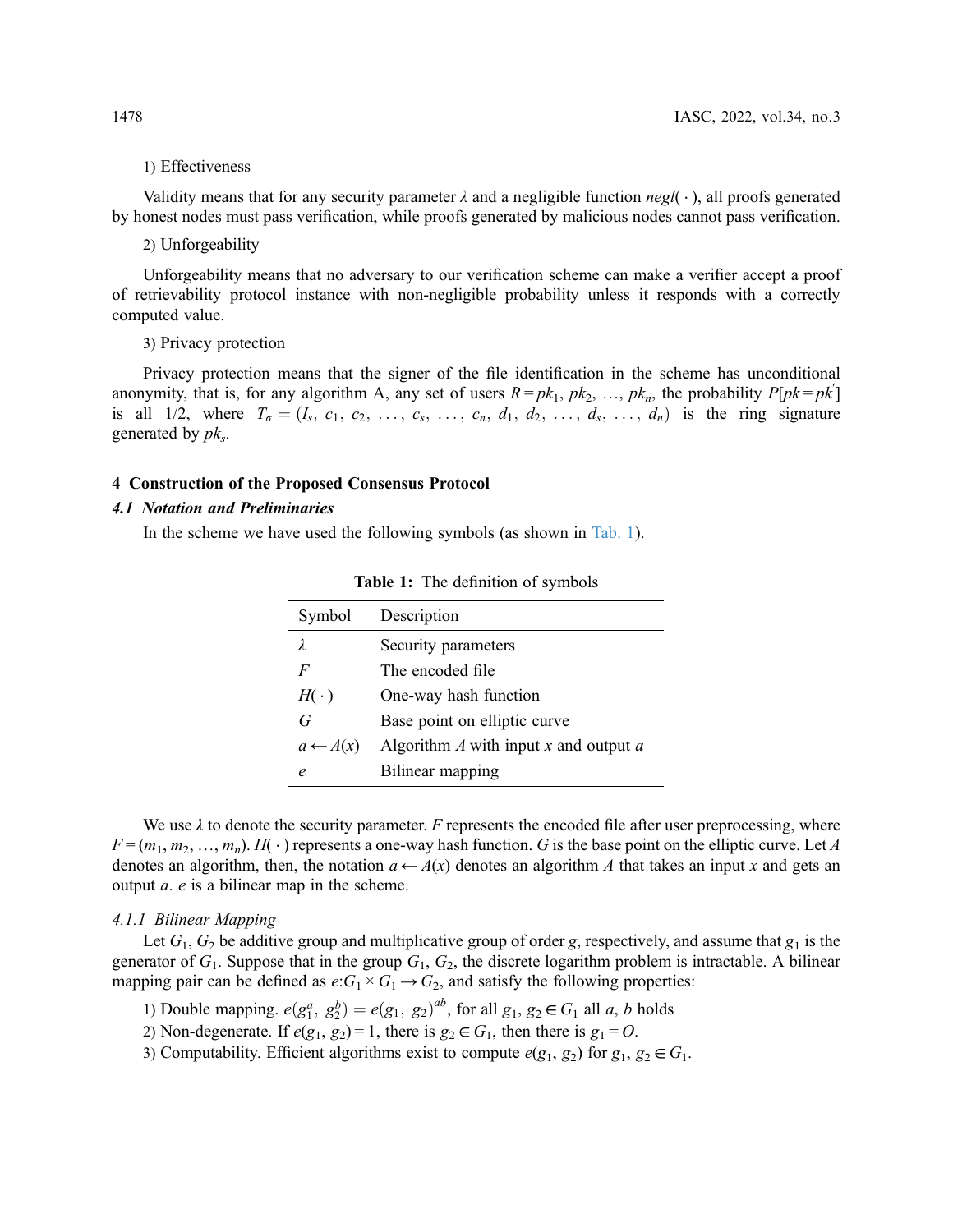#### 4.1.2 Proof of Storage

The POS scheme allows the scheme to allow user V to outsource the storage of data D to server P, and then repeatedly check whether P is still storing F. PDP and POR were introduced independently around the same time in 2007 [\[32](#page-14-13)]. Since then, the concept of POS has popularized PDP and PoR. The main difference between the POR model and the PDP model is that in the preprocessing stage, the use of error correction code or other codes to encode the file data can not only verify the integrity of the file, but also recover damaged data [\[33](#page-14-14)]. Adding the two algorithms of Encode () and Extract() to the PDP model can be extended to a POR model.

# 4.1.3 Blockchain

Blockchain refers to a new distributed infrastructure and computing paradigm that utilizes blockchain data structures to verify and store data, utilizes distributed node consensus algorithm to generate and update data, utilizes cryptography to ensure the security of data transmission and access, and utilizes smart contracts composed of automated script codes to program and manipulate data [[34](#page-14-15)]. A blockchain is basically a series of linked blocks of data. Blocks are added to the blockchain through consensus of the majority of nodes in the system. Each block contains a block header and a sequence of transactions, each block header contains a link pointer to the block header of the previous block, the merkle root of the treelike transaction information, and a timestamp [\[35\]](#page-14-16). In this way, the blocks are linked together in chronological order. Cryptographic hashing algorithms ensure that transaction data in each block is immutable and that linked blocks in the blockchain cannot be tampered with.

## 4.1.4 Ring Signature

In 2001, Rivest et al. [\[36](#page-14-17)] proposed a new type of signature technique called ring signatures in the context of how to leak secrets anonymously. Suppose there are *n* users, and each user  $u_i$  has a public key  $v_i$  and a corresponding private key  $x_i$ . Ring signature is a signature scheme that can realize the unconditional anonymity of the signer. It mainly consists of the following algorithms:

**KeyGen.** A probabilistic polynomial time (PPT) algorithm with the security parameter  $k$  as input and the public and private keys as output. Here it is assumed that  $KeyGen$  generates a public key  $y_i$  and a private key  $x_i$  for each user  $u_i$ .

**Sign.** A PPT algorithm, after inputting message m and the public key  $L = \{y_1, y_2, ..., y_n\}$  of n ring members and the private key  $x_s$  of one of the members, generates a signature R for message  $m$ , in which a parameter in R is a ring according to certain rules.

**Verify.** A deterministic algorithm that, after inputting  $(m, R)$ , if R is the ring signature of m, output "True", otherwise output "False".

# 4.2 Our Construction

In this section, we describe the construction of the proposed distributed storage consensus protocol.

# KeyGen:

Given the security parameter  $\lambda$ , the TA selects a random number  $\alpha \stackrel{\Lambda}{\longleftarrow}$ <br> $u^{t+1}$  where  $\alpha$  is the master key known only to the TA  $\frac{R}{q}$  Z<sub>q</sub><sup>\*</sup> to generate the public key  ${g^{\alpha}}_{j=0}^{t+1}$ , where  $\alpha$  is the master key known only to the TA.

Data owner  $DO_i$  randomly selects  $ssk_i = x_i \in Z_q^*$ , calculates  $spk_i \leftarrow x_i \cdot P$ , generates a signature key pair<br>  $(s \nleq k_i)$ , then selects a random number  $x \leftarrow Z^*$  and calculates  $s \leftarrow \sigma^x$ ,  $y \leftarrow \sigma^{\alpha x}$  $(spk_i, ssk_i)$ , then selects a random number  $x \leftarrow Z_q^*$  and calculates  $\varepsilon \leftarrow g^x$ ,  $v \leftarrow g^{ax}$ .

Among them,  $PK = \{q, \varepsilon, v, spk, u, \{g^{\alpha^j}\}_{j=0}^{s+1}\}, SK = \{x, ssk\}, MK = \{\alpha\}.$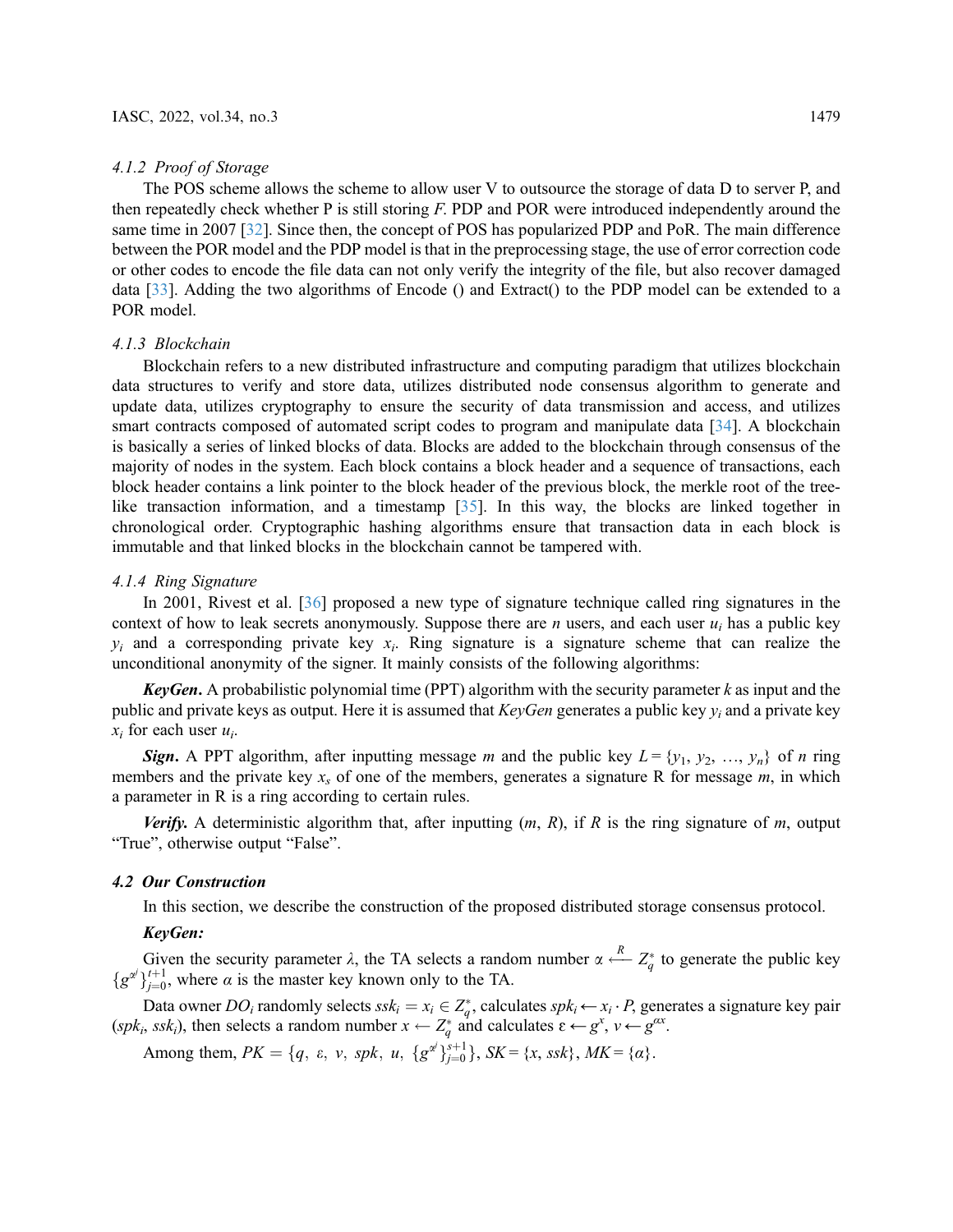#### Setup:

Data owner DO<sub>s</sub> encodes the file F,  $F' \leftarrow F$ ,  $F' = \{m_{ij}\}, 1 \le i \le n, 1 \le j \le t-1$ . Randomly chooses the filename *name*  $\in Z_q^*$ .

<span id="page-7-0"></span>Selects a signature public key set  $R = \{spk_1, spk_2, ..., spk_n\}$ , which contains the CSP's signature public key for verification, randomly selects  $u_i$ ,  $v_i$ ,  $w_i \in Z_q^*$ , calculates  $L_i$  from [Eq. \(1\),](#page-7-0) and calculates  $R_i$  from Eq. (2). from [Eq. \(2\):](#page-7-1)

<span id="page-7-1"></span>
$$
L_i = \begin{cases} (u_i + v_i) * G_2 & \text{if } i = s \\ u_i * G_2 + (v_i + w_i) * spk_i & \text{if } i \neq s \end{cases}
$$
 (1)

$$
R_i = \begin{cases} (u_i + w_i) * H_0(spk_i) & \text{if } i = s \\ u_i * H_0(spk_i) + (v_i + w_i) * I_s & \text{if } i \neq s \end{cases}
$$
 (2)

Among them,  $I_s = ssk_s * H_0(spk_s)$ . The purpose is to prevent double spend attacks.  $H_0(spk_i)$  maps  $spk_i$ to a point on the finite field elliptic curve.

<span id="page-7-2"></span>Chooses  $r \in Z_q^*$  randomly and then calculates  $h$ ,  $c_i$ ,  $e_i$  from [Eqs. \(3\)](#page-7-2)– [\(5\)](#page-7-3).

$$
h = H_2(name||r) \tag{3}
$$

<span id="page-7-3"></span>
$$
c_i = \begin{cases} H_1(h, L_1, \ldots, L_n, R_1, \ldots, R_n) - \sum_{i=1}^n c_i & \text{if } i = s \\ u_i * H_0(spk_i) + (v_i + w_i) * I_s & \text{if } i \neq s \end{cases}
$$
(4)

$$
e_i = \begin{cases} (u_i + v_i) - c_i * sk_i & \text{if } i = s \\ u_i & \text{if } i \neq s \end{cases}
$$
 (5)

where name is the content of the signature here, and the ring signature of the file name name by the data owner DO<sub>s</sub> is output as  $T_{\sigma} = (I_s, c_1, c_2, \ldots, c_s, \ldots, c_n, d_1, d_2, \ldots, d_s, \ldots, d_n)$ . Finally, DO<sub>s</sub> uses the signature private key ssks to generate the file identifier  $\tau \leftarrow name||n||T_{\sigma}$ .

For each file block m<sub>i</sub>, every file block generates an authentication tag  $\sigma_i = \left(u^{H(name||i)} \cdot \prod_{j=0}^{s-1} g^{m_{ij}x^{j+2}}\right)^{x}$  $(u^{H(name||i)} \cdot g)$  $\int_{\vec{B}_i}^{f(x)} \vec{B}_i^{(x)}$ , where  $\overrightarrow{\beta}_l^j = \{0, 0, m_{i,0}, \dots, m_{i,s-1}\}.$ 

Data owner  $DO_s$  stores  $\{F, \tau, \sigma_i\}$  into CSP.

#### Challenge:

To verify data integrity, the third party first uses  $spk<sub>s</sub>$  to verify  $\tau$  and the signature on  $\tau$ . Terminate if the signature is invalid. If the signature is valid, randomly selects the pair  $(k_1, k_2)$  where  $k_1, k_2 \in Z_q^*$ , and sends<br>the challenge value chal = (c, k, k) to the CSP the challenge value *chal* =  $(c, k_1, k_2)$  to the CSP.

#### Prove:

CSP calculates  $a_i = \phi(k_1, i)$ ,  $i \in c$  as the random index of the challenge block and  $b_i = k_2^{a_i} \mod q$ ,  $i \in c$  as andom parameter. Then generate  $y = f(x|k_1) - 4 = \{0, 0, \sum h, m_1, \sum h, m_2, \sum h, m_3, \sum h, m_4, \sum h, m_5, \sum h, m_6, \sum h, m_7, \sum$ the random parameter. Then generate  $y = f_{\overrightarrow{A}}(k_2)$ ,  $A = \{0, 0, \sum_{i \in C} b_{a_i} m_{a_i,0}, \dots, \sum_{i \in C} b_{a_i} m_{a_i,s-1}\}.$  $i \in c$   $i \in c$ 

Then  $f_{\overrightarrow{\omega}}(z) \equiv$ <br>Then  $f_{\overrightarrow{\omega}}(z) =$  $\overrightarrow{A}^{(z)-f} \overrightarrow{A}^{(k_2)}$  $\overrightarrow{A}$ ,  $\overrightarrow{\omega} = (\omega_0, \omega_1, \ldots, \omega_{s+1})$ . Next, generate  $\xi = \prod_{j=2}^{s+1} (g^{\alpha^j})$  $\omega_j$ .

The CSP finally computes  $\sigma = \prod_{i \in k} \sigma_{a_i}^{b_{a_i}}$  and sends  $Prf = {\sigma, \xi, y}$  to the third party.

# Verify:

The third-party computes  $u = \sum_{i \in c} b_{a_i} H(name||a_i)$  and  $\eta = u^{\mu}$  first. The user then verifies that  $e(\eta, \varepsilon) \cdot e(\xi, \eta)$  $ν, κ<sup>-r</sup>$ ) =  $e(σ, g) \cdot e(ε<sup>-y</sup>, g)$  against  $Prf = {σ, ξ, y}$ .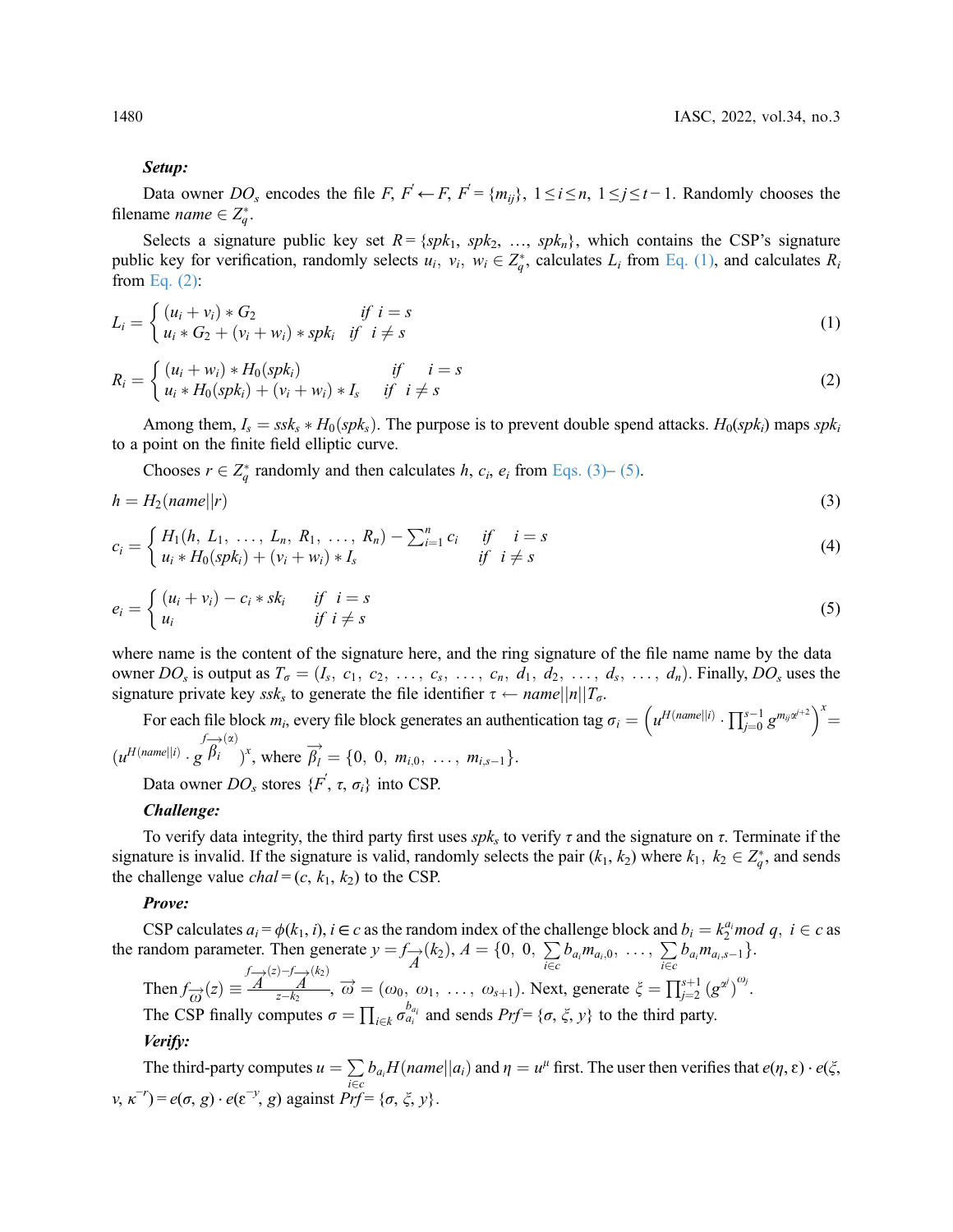#### Deduplication:

The CSP randomly selects  $k_3 \in Z_p$ , computes  $d_i = \phi(k_3, i)$  and sends it to a third party.

After receiving D, the third party responds to the corresponding data block  $\{m_{d_i}\}\$ , and the CSP calculates  $\sigma' = \sum_{i \in D} \sigma_{d_i}, \quad \eta' = \prod_{i \in D} u^{H(name||d_i)}, \quad \xi' = e(\prod_{j=2}^{s+1} (g^{\alpha^j}))$  $B_j, \varepsilon$ ) =  $e(g\overrightarrow{B}^{(\alpha)}, \varepsilon),$  $B = \{0, 0, \sum_{i \in D} m_{i,0}, \dots, \sum_{i \in D} m_{i,s-1}\}.$ 

The CSP then verifies the integrity of the data block by  $e(\eta, \varepsilon) \cdot \xi' = e(\sigma, g)$ .

# 5 Security Analysis

### 5.1 Correctness

Theorem 1: If the data owner and the storage node honestly follow the proposed storage protocol, any challenge-response verification can pass the verification of the retrieval node. The correctness of the equation is as follows.

<span id="page-8-0"></span>Proof: Based on [Eq. \(6\)](#page-8-0), we obtain the correctness of Theorem 1.

$$
e(\eta, \varepsilon) \cdot e(\xi, \nu \cdot \varepsilon^{-r})
$$
  
=  $e(u, g)^{x(\sum_{i \in C} b_{a_i} H(name||a_i))} \cdot e(g^{f_{\vec{\omega}}(\alpha)}, g^{\varepsilon(\alpha-r)})$   
=  $e(u, g)^{x(\sum_{i \in C} b_{a_i} H(name||a_i))} \cdot e(g \cdot g)^{\frac{f_{\vec{\omega}}(\alpha) - f_{\vec{\omega}}(r)}{\alpha-r}} \cdot e(u \cdot \sum_{i \in C} b_{a_i} H(name||a_i)) \cdot g^{x f_{\vec{\omega}}(\alpha)}, g) \cdot e(\varepsilon^{-y}, g)$   
=  $e(\sigma, g) \cdot e(\varepsilon^{-y}, g)$  (6)

Theorem 2: If the data owner follows the data deduplication protocol, any challenge-response verification can pass the verification of the storage node. The correctness of the equation is as follows.

<span id="page-8-1"></span>Proof: Based on [Eq. \(7\)](#page-8-1), we obtain the correctness of Theorem 2.

$$
e(\sigma', g)
$$
  
=  $e(u^x(\sum_{i \in D} p_i H(name||d_i)) \cdot g^{g f_{\vec{B}}(\alpha)}, g)$   
=  $e(u, g)^{\epsilon} \sum_{i \in D} p_i H(name||d_i) \cdot e(g, g)^{g f_{\vec{B}}(\alpha)}$   
=  $e(\eta', \epsilon) \cdot \zeta'$  (7)

Theorem 3: The verifier verifies the document identity T according to the formula, and if T is correct, the verification is passed.

<span id="page-8-2"></span>*Proof*: Based on Eqs.  $(8)$ – $(12)$  and  $(13)$ , we obtain the correctness of Theorem 3.

$$
\sum_{i=1}^{n} c_i = H_1(h, \gamma_1, \gamma_2, \ldots, \gamma_n, \delta_1, \delta_2, \ldots, \delta_n)
$$
\n(8)

<span id="page-8-3"></span>When  $i \neq s$ ,  $\gamma_i$ ,  $\delta_i$  can be expressed as [Eqs. \(9\)](#page-8-3) and [\(10\)](#page-8-4).

<span id="page-8-4"></span>
$$
\gamma_i = e_i * G + c_i * pk_i = u_i * G + (v_i + w_i) * pk_i = L_i
$$
\n(9)

$$
\delta_i = e_i * H_0(spk_i) + c_i * I_s = u_i * H_0(spk_i) + (v_i + w_i) * I_s = R_i
$$
\n(10)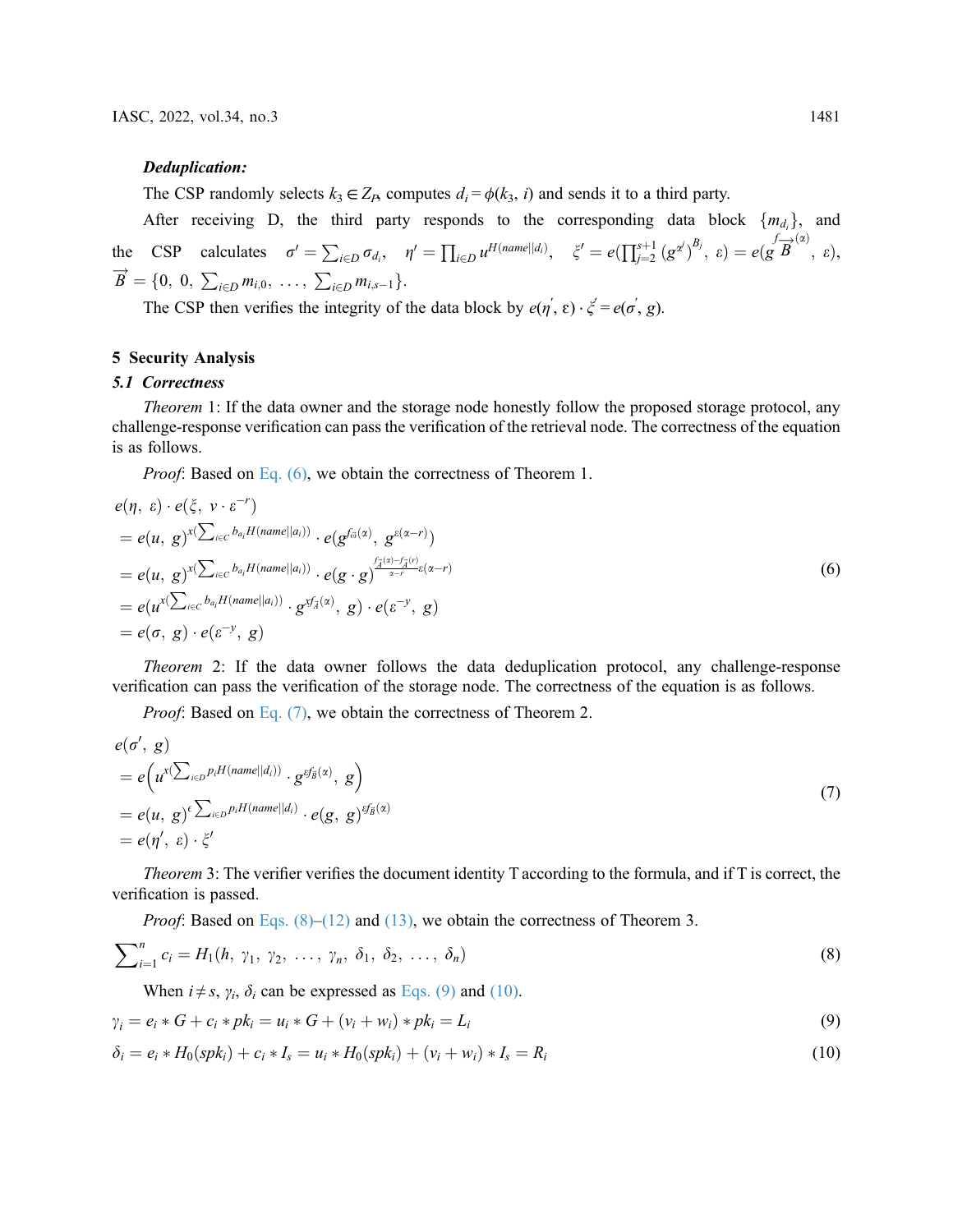when  $i = s$ ,  $\gamma_i$ ,  $\delta_i$  is represented as follows:

<span id="page-9-0"></span>
$$
\gamma_i = e_i * G + c_i * pk_i = ((u_i + v_i) - c_i * sk_i) * G + c_i * pk_i = L_i
$$
\n(11)

$$
\delta_i = e_i * H_0(spk_i) + c_i * I_s = ((u_i + v_i) - c_i * sk_i) * H_0(spk_i) + c_i * ssk_s * H_0(spk_s)
$$
  
=  $u_i * H_0(spk_i) + v_i * H_0(spk_i) = R_i$  (12)

<span id="page-9-1"></span>Therefore, according to the above equation, the correctness of the file identification can be verified by the [Eq. \(13\).](#page-9-1)

$$
H_1(h, \gamma_1, \gamma_2, \ldots, \gamma_s, \ldots, \gamma_n, \delta_1, \delta_2, \ldots, \delta_s, \ldots, \delta_n)
$$
  
=  $H_1(h, L_1, L_2, \ldots, L_s, \ldots, L_n, R_1, R_2, \ldots, R_s, \ldots, R_n)$   
=  $c_s + \sum_{i=1, i \neq s}^n c_i = \sum_{i=1}^n c_i$  (13)

### 5.2 Unforgeability

Theorem 4: If the signature scheme is unforgeable and the computational Diffie-Hellman problem on bilinear groups is difficult, then any adversary to our public verification scheme for correctness cannot make the verifier accept the proof of retrievability protocol instance with non-negligible probability unless it responds with a correctly computed value.

We prove this theorem with a series of games defined in [\[37](#page-14-18)].

Game 0: The first game, Game 0, is simply a challenge game, similar to [\[37](#page-14-18)].

Game 1: Game 1 is the same as Game 0, with one difference. The challenger maintains a list of all signature tags issued as part of the storage protocol query. If an adversary submits a tag when initiating the proof of retrievability protocol or as a challenge tag, the challenger will abort if this is a valid tag that the challenger has never signed.

From the definition of games 0 and 1, it is obvious that if the opponents of games 0 and 1 have different success probabilities, we can use the opponent to construct a counterfeiter for the signature scheme.

Game 2: Game 2 is the same as Game 1, except that in Game 2, the challenger keeps a list of its responses to the opponent's query. The challenger now observes each instance of the adversary's proof of retrievability protocol. Suppose  $prf = \{\sigma, \xi, y\}$  is the expected response from an honest prover and  $Prf = \{\sigma, \xi, y'\}$  is the adversary's response. The verification of  $prf = \{\sigma, \xi, y\}$  is  $e(\eta, \varepsilon) \cdot e(\xi, v \cdot \varepsilon^{-r})$  $= e(\sigma, g) \cdot e(\varepsilon^{-y}, g)$ , and the verification of  $prf = {\sigma', \xi', y'}$  is  $e(\eta, \varepsilon) \cdot e(\xi', \nu \cdot \varepsilon^{-r}) = e(\sigma', g) \cdot e(\varepsilon^{-y'}, g)$ . Then we can know that  $\frac{e(\xi, v \cdot \varepsilon^{-r})}{e(\xi, v \cdot \varepsilon^{-r})}$  $\frac{e(\xi, v \cdot \varepsilon^{-r})}{e(\xi', v \cdot \varepsilon^{-r})} = \frac{e(\sigma, g)}{e(\sigma', g)} \cdot e(\varepsilon^{(y'-y)}, g)$ . At this point the opponent knows that  $\overline{a}$  $\eta = u^{\sum_{i \in K} b_{a_i} H(name||a_i)}$ . We denote  $\xi$  as  $g^{\theta'}$ ,  $\eta'$  as  $g^{\rho}$ ,  $\sigma' = g^{\pi'}$ , according to the equation drawn above, we have  $e(g^{\rho}, \varepsilon) = \frac{e(g^{-y'}, \varepsilon) \cdot e(g^{\frac{\pi}{x}}, \varepsilon)}{e(g^{\theta'(\alpha-k_2)}, \varepsilon)}$ In this case, the adversary can output  $g^{(\rho+\theta'(\alpha-k_2))x} = \varepsilon^{-y'} \cdot \sigma'$ . If the adversary knows the value of  $\theta'$ , he  $\frac{\kappa}{(\alpha-k_2)}$ ,  $\frac{\kappa}{\kappa}$ , then  $\rho = -y' + \frac{\pi'}{x} - \theta'(\alpha-k_2)$ , that is,  $(\rho + \theta'(\alpha-k_2))x = -xy' + \pi'$ . can get  $(v \cdot \varepsilon^{-r})^{\theta'} \cdot \eta^x = \varepsilon^{-y'} \cdot \sigma'$ . That is, given g and  $g^x$ , where x is unknown, the adversary can solve the  $\overline{a}$ Static Diffie-Hellman problem with instance  $u^x = \left(\frac{\varepsilon^{-y'} \cdot \sigma'}{(v \cdot \varepsilon^{-r})^6}\right)$  $(\nu \cdot \varepsilon^{-r})^{\theta'}$ not know the value of  $\theta'$ , TA gives the adversary  $\xi^{(\alpha-k_2)} \cdot \eta = g^{(\rho+\theta'(\alpha-k_2))}$  and  $\varepsilon = g^x$ , where the adversary  $\int_{\mathcal{E}} e^{-y'} \cdot \sigma' \, \sum_{i \in C} b_{a_i} H(name||a_i) \bigg)^{-1}$ . If the adversary does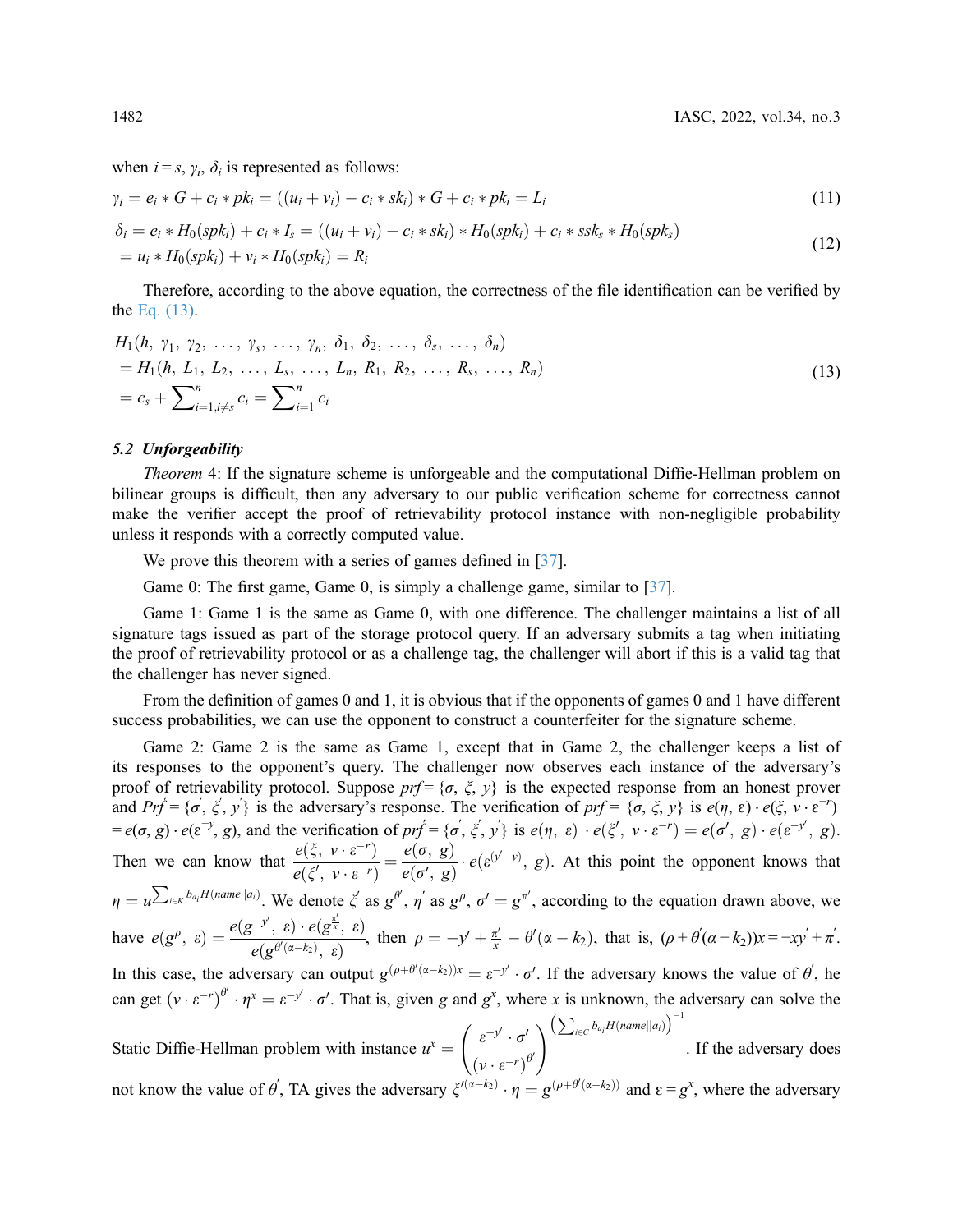does not know x and  $\rho + \theta'(\alpha - k_2)$ , and the adversary can solve the CDH problem with instance  $\varepsilon^{-y'} \cdot \sigma'$ .<br>Obviously  $\sigma' = \sigma$ Obviously,  $\sigma' = \sigma$ .

Game 3: Game 3 is the same as Game 2, with the following differences: As before, the challenger observes the proof of retrievability protocol instance. Suppose the document that caused the abort was the signature  $\{\sigma_i\}$ , and suppose  $Q = (a_i, b_i)$  was the query that caused the challenger to abort, and the adversary's response to that query was  $P' = (\sigma, \xi, y)$ . Let  $P = (\sigma, \xi, y)$  be the expected response from an honest prover. We have already proved in game 2 that  $\sigma = \sigma$ , that is, only  $b'_i$  and  $b_i$  can be different, i.e.,  $(\xi', y')$  and  $(\xi, y)$  can be different. Defining  $\Delta \xi = \xi' - \xi$ ,  $\Delta y = y' - y$ , the simulator answers the adversary's query. Finally, the adversary outputs a fake proof  $P' = (\sigma', \xi', y')$ .

## 5.3 Privacy Protection

Theorem 5: The signer of the file identification in the scheme has unconditional anonymity, that is, for any algorithm A, any set of users  $R = pk_1$ ,  $pk_2$ , ...,  $pk_n$ , the probability  $P[pk = pk']$  is all 1/2, where  $T_{\sigma} = (I_s, c_1, c_2, \ldots, c_s, \ldots, c_n, d_1, d_2, \ldots, d_s, \ldots, d_n)$  is the ring signature generated by pk<sub>s</sub>. Proof:

The output signature is obscured to any third party until the signer actively discloses all information. In the ring signature generation algorithm Aring, the  $L_i$  and  $R_i$  values required to calculate  $c_i$  and  $e_i$  are calculated by the signer by randomly selecting the corresponding  $u_i$ ,  $v_i$ ,  $w_i \in Z_q^*$ , and the signer's private<br>key is also randomly selected to obtain  $sk \in Z^*$ . So, the result of signature T, is uniformly distributed i key is also randomly selected to obtain  $sk_i \in Z_q^*$ . So, the result of signature  $T_{\sigma}$  is uniformly distributed in<br>G. The probability of members outside the ring quessing the actual signer is not more than  $1/(n+1)$  and G. The probability of members outside the ring guessing the actual signer is not more than  $1/(n + 1)$ , and the probability of members in the ring guessing the actual signer is not more than  $1/n$ , so this signature scheme complies with unconditional anonymity.

### 6 Performance Analysis

In this section, we evaluate the experimental results in terms of storage overhead, computation overhead, and communication overhead to show the efficiency of our proposed consensus scheme. The simulated experiments were run on a laptop with Intel  $i7-7500U$  CPU  $\omega$  2.70 GHz. and 8 GB RAM. We simulated a prototype of the scheme in C language, based on the free Pairing-Based Cryptography (PBC) Library. Next, we compare the performance of the proposed scheme with Scheme [\[38](#page-14-19)] and Scheme [\[39](#page-15-0)] from the aspects of storage overhead, computational overhead, and communication overhead.

#### 6.1 Storage Overhead

[Fig. 2](#page-11-0) shows the relationship between the number of data owners and the storage overhead between storage nodes. In our proposed consensus protocol, storage nodes keep only one file copy for duplicate data. That is, the storage node always maintains only one copy of the file, even if the number of data owners is increasing [\[40](#page-15-1)]. Compared with the SW scheme or other schemes, our consensus protocol has lower storage overhead.

### 6.2 Computational Overhead

The consensus protocol we propose has three algorithms in the audit phase: Challenge, Prove, and Verify. Concepts used in the scheme we give definitions in [Tab. 2](#page-11-1) and experimental results in [Fig. 3](#page-12-0) to visually describe the computational overhead of these three algorithms. During the integrity verification audit process, the third party runs the challenge algorithm and sends the challenge information to the CSP at a negligible cost. After receiving the challenge value, the CSP performs  $(k+s-1)MUL$  and  $(s+k)EXP$ operations to generate the storage proof. After that, the computational complexity of the third-party audit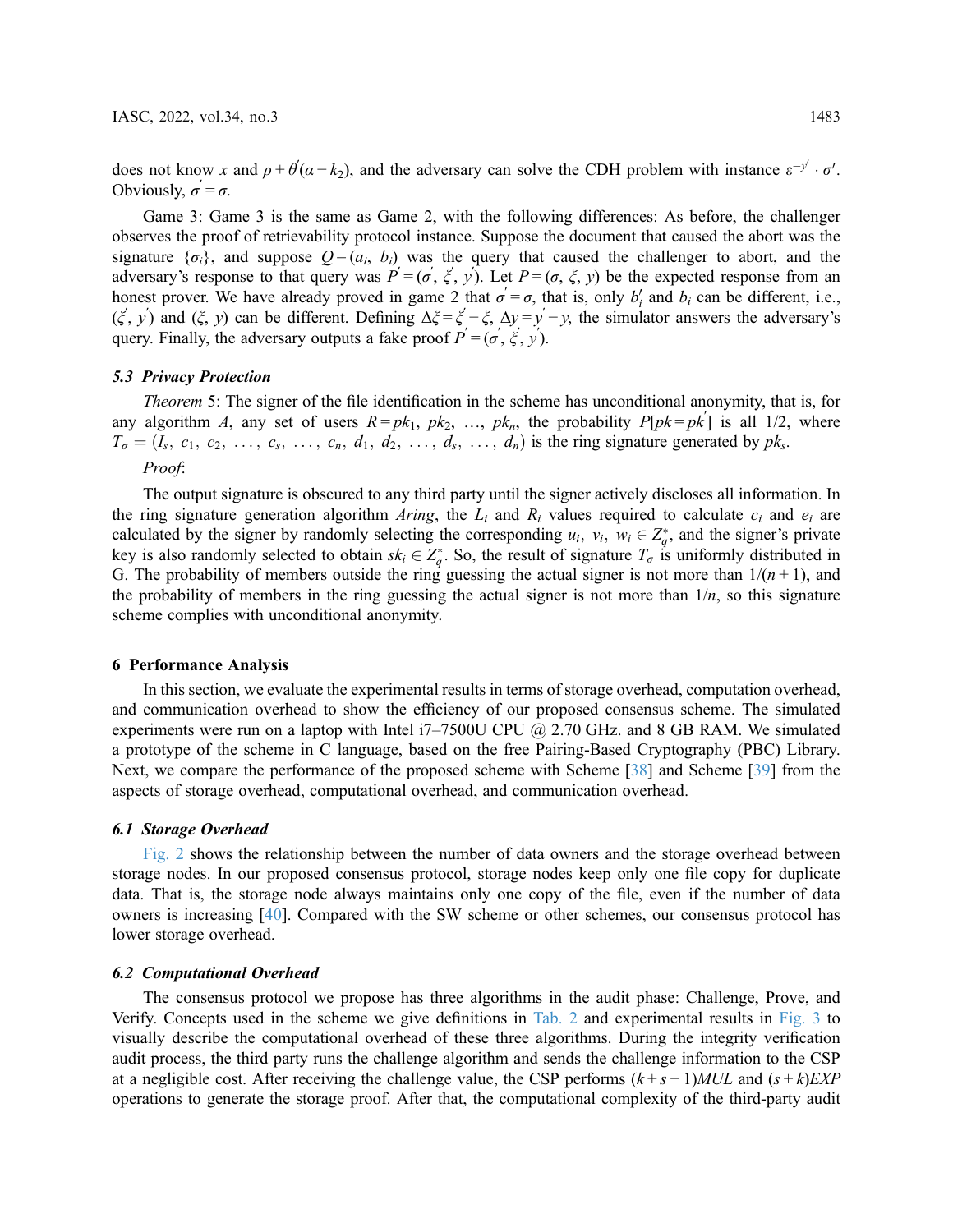proof is  $O(1)MUL + O(1)EXP + O(1)Pair$ . In addition, in the deduplication stage, the user does not need any computational overhead, and the computational complexity of the operation that the user needs to perform is  $O(s + d)MUL + O(s)EXP + O(1)Pair$ . In the experiments, we choose to challenge the number of blocks from 1 to 1000. When the number of challenges is 1, the running time of the Challenge algorithm is the least, which is 0.016 s, and it reaches 0.216 s when the number of challenges grows to 1000. In the Prove algorithm, when the number of challenge blocks is increased from 200 to 1000, the running time increases from 0.346 s to 3.879 s. In the Verify algorithm, the running time required to challenge 1000 blocks is 10.347 s, which takes the most time among these algorithms. It can be concluded that during the audit process, the computational cost is linearly related to the number of challenge blocks [[41\]](#page-15-2). [Fig. 3](#page-12-0) shows that the computational cost of the three algorithms Challenge, Prove, and Verify varies with the number of challenge blocks.

<span id="page-11-0"></span>

Figure 2: The relationship between the number of data owners and the storage cost

<span id="page-11-1"></span>

| Symbol Description |                                                 |
|--------------------|-------------------------------------------------|
| n                  | The number of encoded file blocks               |
| k                  | The number of elements that each block contains |
| $\mathcal{S}$      | The number of challenge blocks                  |
| EXP                | One multiplication operation                    |
| MUL                | One exponentiation operation                    |
| Pair               | One pairing operation                           |

Table 2: The definition of symbols

# 6.3 Communication Overhead

In our proposed consensus protocol, the algorithm in the audit phase does not bring communication overhead to users. At the same time, if the storage node has a copy of the storage file, the communication overhead with the data owner will be less than that without a copy of the storage file. [Fig. 4](#page-12-1) shows the change in communication time between the number of challenge blocks from 200 to 1000, as the number of challenge blocks increases during the audit process. Scheme [\[38](#page-14-19)], scheme [\[39](#page-15-0)] and our proposed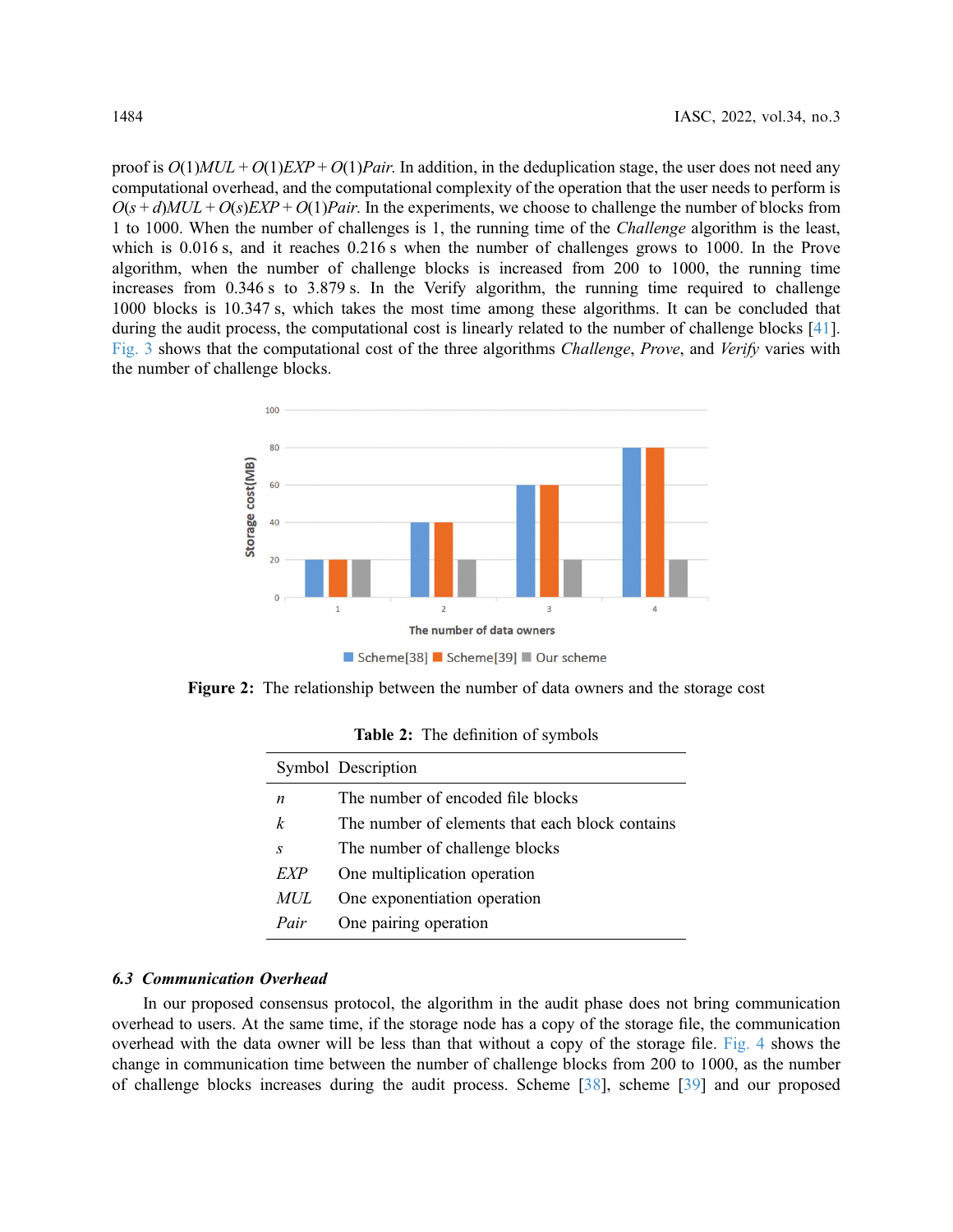<span id="page-12-0"></span>scheme all have an upward trend in communication time, and our scheme has more advantages than them in communication time.



<span id="page-12-1"></span>Figure 3: The relationship between computational overhead and number of challenge blocks



Figure 4: The relationship between communication overhead and number of challenge blocks

# 7 Conclusion

In this paper, we propose a blockchain consensus protocol suitable for distributed storage, which utilizes verifiable computation instead of a trust mechanism to solve the problems of existing distributed storage in blockchain platforms. In addition, the proof of retrievability with data deduplication technology can optimize data auditing and storage space while ensuring storage security, which greatly improves the efficiency and scalability of the scheme. Finally, the ring signature algorithm is used in the scheme to ensure user anonymity and file unlinkability, preventing privacy leakage and brute force attacks. In conclusion, this scheme is of great significance for improving the practicability of distributed storage services on the blockchain.

Funding Statement: This work was supported by the National Natural Science Foundation of China (No. 62072249, 62032025), Yongjun Ren received the grant and the URLs to sponsors' websites is [https://www.](https://www.nsfc.gov.cn/) [nsfc.gov.cn/](https://www.nsfc.gov.cn/). This work was also supported by the Guangdong Basic and Applied Basic Research Foundation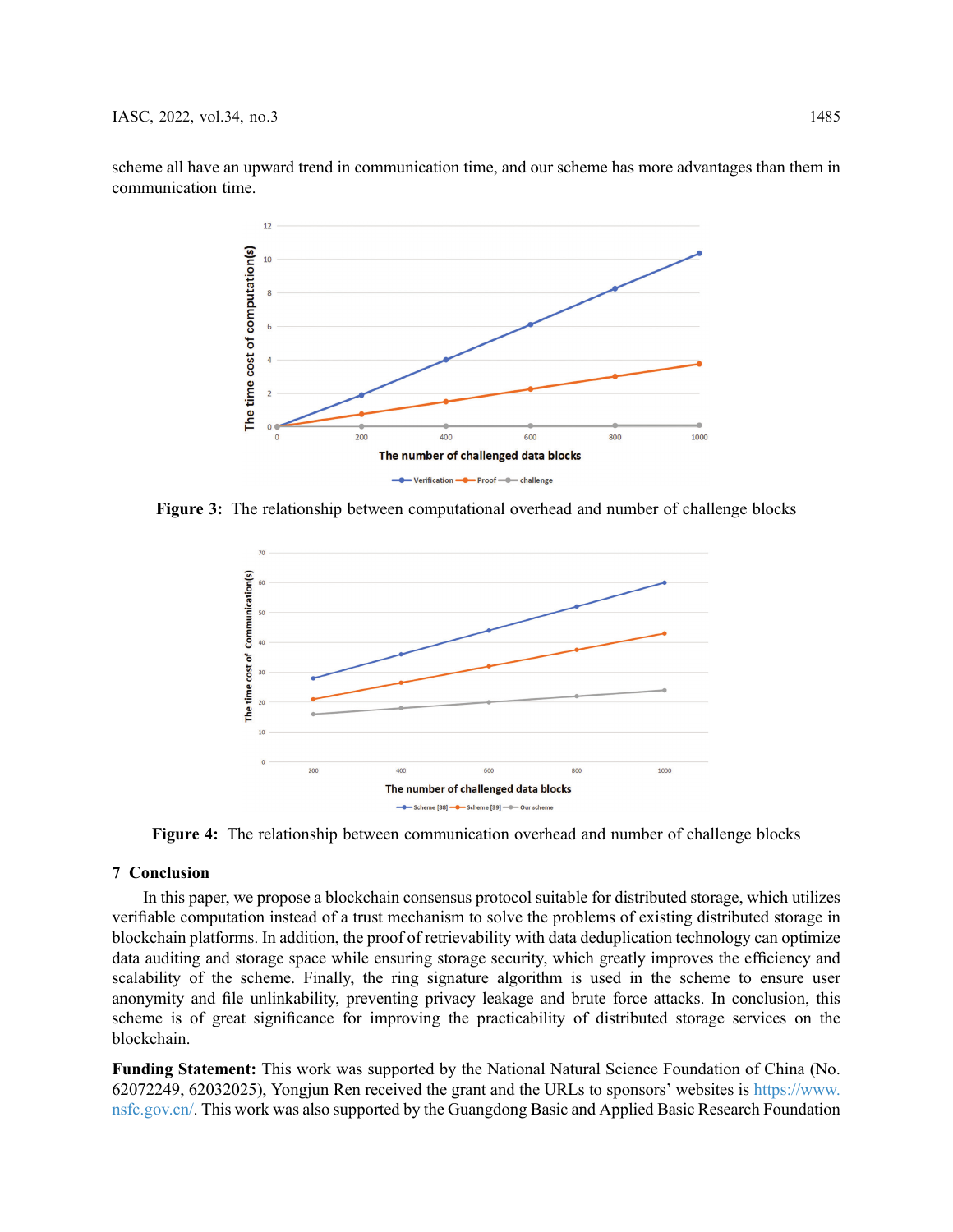(No. 2021A1515012650). Hao Wang received the Grant and the URLs to sponsors' websites is [http://gdstc.](http://gdstc.gd.gov.cn/) [gd.gov.cn/](http://gdstc.gd.gov.cn/).

Conflicts of Interest: The authors declare that they have no conflicts of interest to report regarding the present study.

#### <span id="page-13-0"></span>References

- [1] D. Leong, A. G. Dimakis and T. Ho, "Distributed storage allocations," IEEE Transactions on Information Theory, vol. 58, no. 7, pp. 4733–4752, 2012.
- <span id="page-13-1"></span>[2] X. Hei, C. Liang, J. Liang, Y. Liu and K. W. Ross, "A measurement study of a large-scale P2P IPTV system," IEEE Transactions on Multimedia, vol. 9, no. 8, pp. 1672–1687, 2007.
- <span id="page-13-2"></span>[3] T. Xue, Y. Yuan, Z. Ahmed, K. Moniz, G. Cao et al., "Proof of contribution: A modification of proof of work to increase mining efficiency," in Proc. 2018 IEEE 42nd Annual Computer Software & Applications Conf. (COMPSAC), Tokyo, Japan, pp. 636–644, 2018.
- <span id="page-13-3"></span>[4] X. R. Zhang, X. Sun, X. M. Sun, W. Sun and S. K. Jha, "Robust reversible audio watermarking scheme for telemedicine and privacy protection," Computers, Materials & Continua, vol. 71, no. 2, pp. 3035-3050, 2022.
- <span id="page-13-4"></span>[5] Y. J. Ren, Y. Leng, J. Qi, K. S. Pradip, J. Wang et al., "Multiple cloud storage mechanism based on blockchain in smart homes," Future Generation Computer Systems, vol. 115, pp. 304–313, 2021.
- <span id="page-13-5"></span>[6] C. P. Ge, Z. Liu, J. Y. Xia and L. M. Fang, "Revocable identity-based broadcast proxy re-encryption for data sharing in clouds," IEEE Transactions on Dependable & Secure Computing, vol. 18, no. 3, pp. 1214–1226, 2021.
- <span id="page-13-6"></span>[7] L. M. Fang, M. H. Li, Z. Liu, C. T. Lin, S. L. Ji et al., "A secure and authenticated mobile payment protocol against off-site attack strategy," IEEE Transactions on Dependable & Secure Computing, vol. 21, no. 8, pp. 1–12, 2021.
- <span id="page-13-7"></span>[8] G. Ateniese, R. Burns, R. Curtmola, J. Herring, L. Kissner *et al.*, "Provable data possession at untrusted stores," in Proc. of the 14th ACM Conf. on Computer & Communications Security, Alexandria Virginia, USA, pp. 598–609, 2007.
- <span id="page-13-8"></span>[9] A. Juels and B. S. Kaliski Jr, "PORs: Proofs of retrievability for large files," in *Proc. of the 14th ACM Conf. on* Computer & Communications Security, Alexandria Virginia, USA, pp. 584–597, 2007.
- <span id="page-13-9"></span>[10] K. Yang and X. Jia, "An efficient and secure dynamic auditing protocol for data storage in cloud computing," IEEE Transactions on Parallel & Distributed Systems, vol. 24, no. 9, pp. 1717–1726, 2012.
- <span id="page-13-10"></span>[11] S. Hiremath and S. Kunte, "A novel data auditing approach to achieve data privacy and data integrity in cloud computing," in Proc. 2017 Int. Conf. on Electrical, Electronics, Communication, Computer, and Optimization Techniques (ICEECCOT), Mysuru, India, pp. 306–310, 2017.
- <span id="page-13-11"></span>[12] J. Han, Y. Li and W. Chen, "A lightweight and privacy-preserving public cloud auditing scheme without bilinear pairings in smart cities," Computer Standards & Interfaces, vol. 62, pp. 84-97, 2019.
- <span id="page-13-12"></span>[13] X. Zhang, S. Liu and S. Han, "Proofs of retrievability from linearly homomorphic structure-preserving signatures," International Journal of Information & Computer Security, vol. 11, no. 2, pp. 178–202, 2019.
- <span id="page-13-13"></span>[14] Y. Li, Y. Yu, R. Chen, X. Du and M. Guizani, "Integritychain: Provable data possession for decentralized storage," IEEE Journal on Selected Areas in Communications, vol. 38, no. 6, pp. 1205–1217, 2020.
- <span id="page-13-14"></span>[15] S. Nakamoto, "Bitcoin: A peer-to-peer electronic cash system," Decentralized Business Review, vol. 4, pp. 21260, 2008.
- <span id="page-13-15"></span>[16] J. Wang, H. Han, H. Li, S. M. He, P. K. Sharma et al., "Multiple strategies differential privacy on sparse tensor factorization for network traffic analysis in 5G," IEEE Transactions on Industrial Informatics, vol. 18, no. 3, pp. 1939–1948, 2022.
- <span id="page-13-16"></span>[17] Y. J. Ren, Y. Leng, Y. P. Cheng and J. Wang, "Secure data storage based on blockchain and coding in edge computing," Mathematical Biosciences & Engineering, vol. 16, no. 4, pp. 1874–1892, 2019.
- <span id="page-13-17"></span>[18] C. P. Ge, W. Susilo, Z. Liu, J. Y. Xia, L. M. Fang et al., "Secure keyword search and data sharing mechanism for cloud computing," IEEE Transactions on Dependable & Secure Computing, vol. 18, no. 6, pp. 2787–2800, 2021.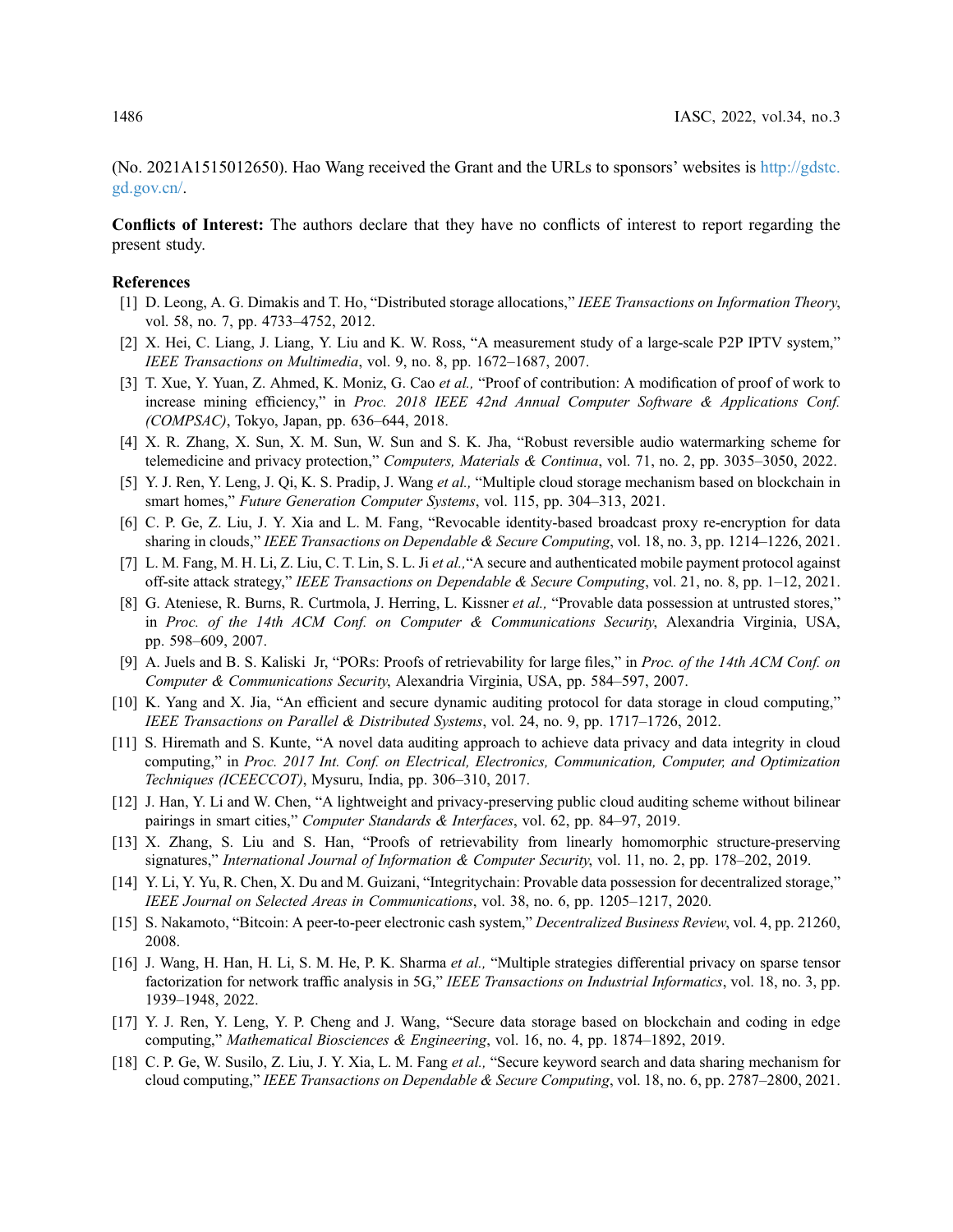- <span id="page-14-0"></span>[19] A. Miller, A. Juels, E. Shi, B. Parno and J. Katz, "Permacoin: Repurposing bitcoin work for data preservation," in Proc. 2014 IEEE Symp. on Security & Privacy, Berkeley, CA, USA, pp. 475–490, 2014.
- <span id="page-14-1"></span>[20] K. Hao, J. Xin, Z. Wang, Z. Jiang and G. Wang, "Decentralized data integrity verification model in untrusted environment," in Proc. Asia-Pacific Web (APWeb) and Web-age Information Management (WAIM) Joint Int. Conf. on Web & Big Data, Macau, China, pp. 410–424, 2018.
- <span id="page-14-2"></span>[21] D. Francati, G. Ateniese, A. Faye, A. M. Milazzo, A. M. Perillo et al., "Audita: A blockchain-based auditing framework for off-chain storage," in Proc. of the 9th Int. Workshop on Security in Blockchain & Cloud Computing, Virtual Event Hong Kong, pp. 5–10, 2021.
- <span id="page-14-3"></span>[22] C. P. Ge, W. Susilo, J. Baek, Z. Liu, J. Y. Xia et al., "Revocable attribute-based encryption with data integrity in clouds," IEEE Transactions on Dependable & Secure Computing, vol. 99, pp. 1–1, 2021.
- <span id="page-14-4"></span>[23] J. Wang, C. Y. Jin, Q. Tang, N. X. Xiong and G. Srivastava, "Intelligent ubiquitous network accessibility for wireless-powered MEC in UAV-assisted B5G," IEEE Transactions on Network Science & Engineering, vol. 8, no. 4, pp. 2801–2813, 2021.
- <span id="page-14-5"></span>[24] Y. J. Ren, K. Zhu, Y. Q. Gao, J. Y. Xia, S. Zhou et al., "Long-term preservation of electronic record based on digital continuity in smart cities," Computers, Materials & Continua, vol. 66, no. 3, pp. 3271–3287, 2021.
- <span id="page-14-6"></span>[25] G. Xiao, K. Li, Y. Chen, W. He, A. Y. Zomaya et al., "Caspmy: A customized and accelerative spmy framework for the sunway taihulight," IEEE Transactions on Parallel & Distributed Systems, vol. 32, no. 1, pp. 131–146, 2019.
- <span id="page-14-7"></span>[26] T. Xiaoyong, K. Li, Z. Zeng and B. Veeravalli, "A novel security-driven scheduling algorithm for precedence constrained tasks in heterogeneous distributed systems," IEEE Transactions on Computers, vol. 60, no. 7, pp. 1017–1029, 2010.
- <span id="page-14-8"></span>[27] J. Xu, L. Wang, X. Liu, X. Feng, Y. Ren et al., "Front-end control mechanism of electronic records," Computer Systems Science & Engineering, vol. 39, no. 3, pp. 337–349, 2021.
- <span id="page-14-9"></span>[28] Y. J. Ren, J. Qi, Y. P. Cheng, J. Wang and O. Alfarraj, "Digital continuity guarantee approach of electronic record based on data quality theory," Computers, Materials & Continua, vol. 63, no. 3, pp. 1471–1483, 2020.
- <span id="page-14-10"></span>[29] C. P. Ge, W. Susilo, J. Baek, Z. Liu, J. Y. Xia et al., "A verifiable and fair attribute-based proxy re-encryption scheme for data sharing in clouds," IEEE Transactions on Dependable & Secure Computing, vol. 21, no. 7, pp. 1–12, 2021.
- <span id="page-14-11"></span>[30] Y. J. Ren, F. J. Zhu, S. P. Kumar, T. Wang, J. Wang et al., "Data query mechanism based on hash computing power of blockchain in internet of things," Sensors, vol. 20, no. 1, pp. 1–22, 2020.
- <span id="page-14-12"></span>[31] Q. Wang, C. Wang, K. Ren, W. Lou and J. Li, "Enabling public auditability and data dynamics for storage security in cloud computing," IEEE Transactions on Parallel & Distributed Systems, vol. 22, no. 5, pp. 847–859, 2010.
- <span id="page-14-13"></span>[32] Y. J. Ren, F. Zhu, J. Wang, P. Sharma and U. Ghosh, "Novel vote scheme for decision-making feedback based on blockchain in internet of vehicles," IEEE Transactions on Intelligent Transportation Systems, vol. 23, no. 2, pp. 1639–1648, 2022.
- <span id="page-14-14"></span>[33] J. Chen, K. Li, Z. Tang, K. Bilal, S. Yu et al., "A parallel random forest algorithm for big data in a spark cloud computing environment," IEEE Transactions on Parallel & Distributed Systems, vol. 28, no. 4, pp. 919–933, 2016.
- <span id="page-14-15"></span>[34] X. Zhou, K. Li, Y. Zhou and K. Li, "Adaptive processing for distributed skyline queries over uncertain data," IEEE Transactions on Knowledge & Data Engineering, vol. 28, no. 2, pp. 371–384, 2015.
- <span id="page-14-16"></span>[35] X. R. Zhang, W. F. Zhang, W. Sun, X. M. Sun and S. K. Jha, "A robust 3-D medical watermarking based on wavelet transform for data protection," Computer Systems Science & Engineering, vol. 41, no. 3, pp. 1043– 1056, 2022.
- <span id="page-14-17"></span>[36] R. L. Rivest, A. Shamir, and Y. Tauman, "How toleak a secret," in Proc. Int. Conf. on the Theory & Application of Cryptology & Information Security, Melbourne, Australia, pp. 552–565, 2001.
- <span id="page-14-18"></span>[37] C. Liu, K. Li and K. Li, "A game approach to multi-servers load balancing with load-dependent server availability consideration," IEEE Transactions on Cloud Computing, vol. 9, no. 1, pp. 1–13, 2018.
- <span id="page-14-19"></span>[38] H. Shacham and B. Waters, "Compact proofs of retrievability," in Proc. Int. Conf. on the Theory & Application of Cryptology & Information Security, Melbourne, Australia, pp. 90–107, 2008.